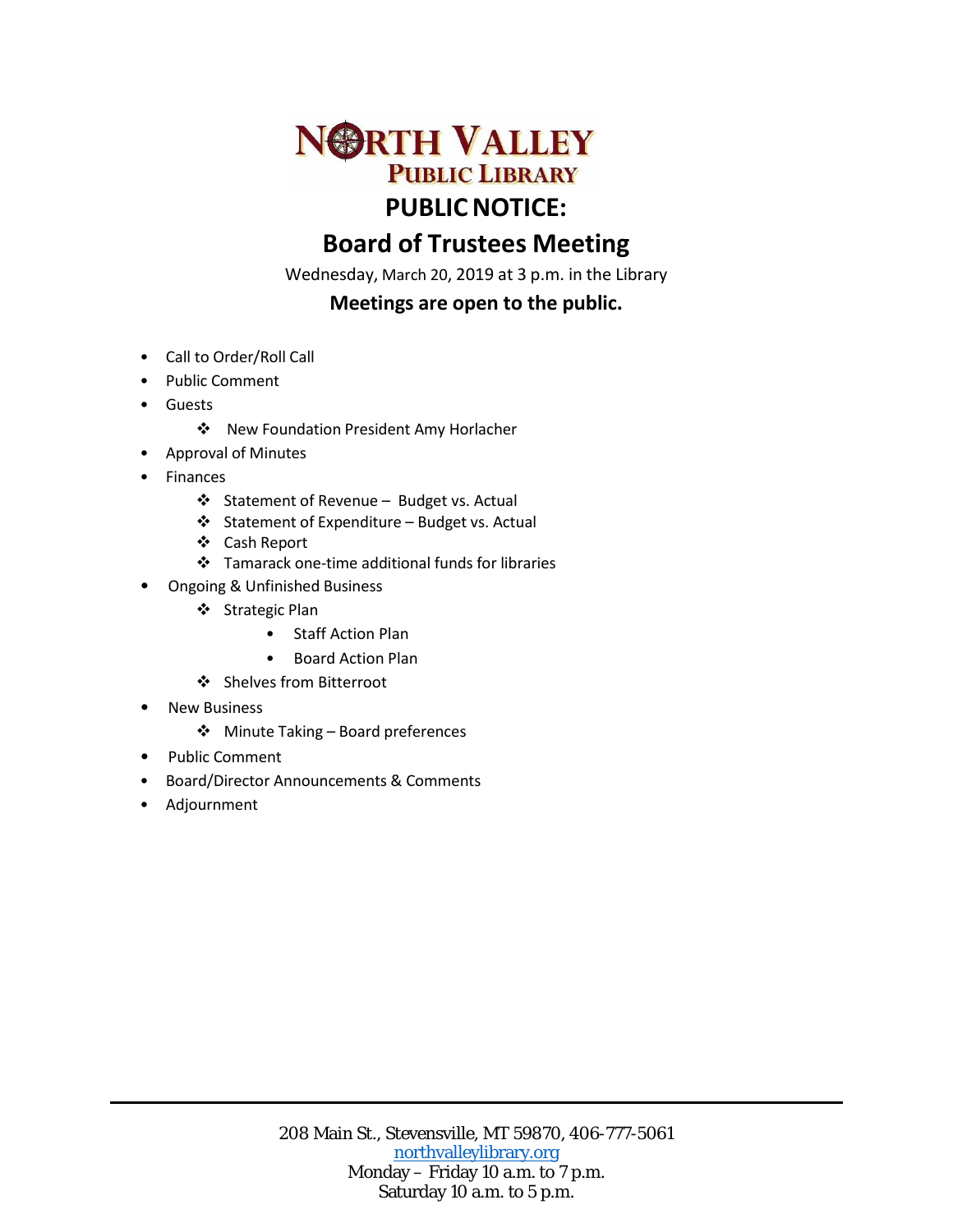## North Valley Public Library Board of Trustees Meeting Wednesday, March 20, 2019 Montana Room

Victoria Howell, Board Chairman Leon Theroux, Board Member Dianne Snedigar, Board Member Caitlin Dunn, Board Member Denise Ard, Director Colleen Miller, Guest Amy Horlacher, Guest

Victoria called the meeting to order at 3:02 p.m. Kim Tiplady was not present. Guests included Amy Horlacher, President of the Foundation and Colleen Miller, Handy-person.

Public Comment: Amy Horlacher said the Foundation is in the process of organizing the Novel Affair for Saturday, April 13 and putting the word out, selling tickets. They hope to do more fundraising, possibly a fun run in the future. The library is getting three new children's shelves from money the Foundation raised. The Foundation and the Friends of the Library merged completely. More members are very welcome. Leon said the Foundation is doing a good job and combining them is a good idea.

Approval of Minutes: Victoria motioned to approve minutes from last month's meeting, Dianne seconded. The motion passed unanimously.

Finances:

- Statement of Revenue: No questions.
- Statement of Expenditure: Colleen will order a few more LED connectors. They run between \$4 -\$7 apiece. The Foundation may be able to supply money if needed. Amy will bring it up at their next meeting.
- Cash Report: The CD has been purchased. Dianne motioned to approve finances, Caitlin seconded. Motion passed unanimously.
- Tamarack one-time additional funds for libraries: Tamarack gave \$677.76 to NVPL for Montana Shared Catalog fee.

Strategic Plan: Victoria liked the revisions to the Board Action Plan that Denise was directed to make. Victoria also liked the Staff Action Plan that Denise presented. Leon agreed. Dianne asked how the library gets patron feedback on programming, this is generally direct from patrons. Leon likes that programming is diverse. Since the board had previously approved the Board Action Plan contingent on the requested revisions, no further formal board action was necessary. Denise suggested possibly breaking down the numbered actions into more specific projects. The shelves and lighting work is in progress.

Number 6 on the Board Action Plan is finishing the Maker Space. An estimate from 2017 priced the project at \$15,200. Victoria will ask if the Town will waive the building permit fees since we are a public building. Donna applied for grants to remodel the Maker Space but was not awarded them. Most donors appear unwilling to fund building projects

During the board's discussion on final approval of the Board Action Plan, Colleen Miller gave her input on a possible new PAR for Rasmussen building improvements. There was a misunderstanding on Victoria's part about what Colleen would be talking about at the meeting as Victoria had not been told ahead of time and she was not on the agenda as a guest. Victoria asked Colleen to stop interfering in board discussion.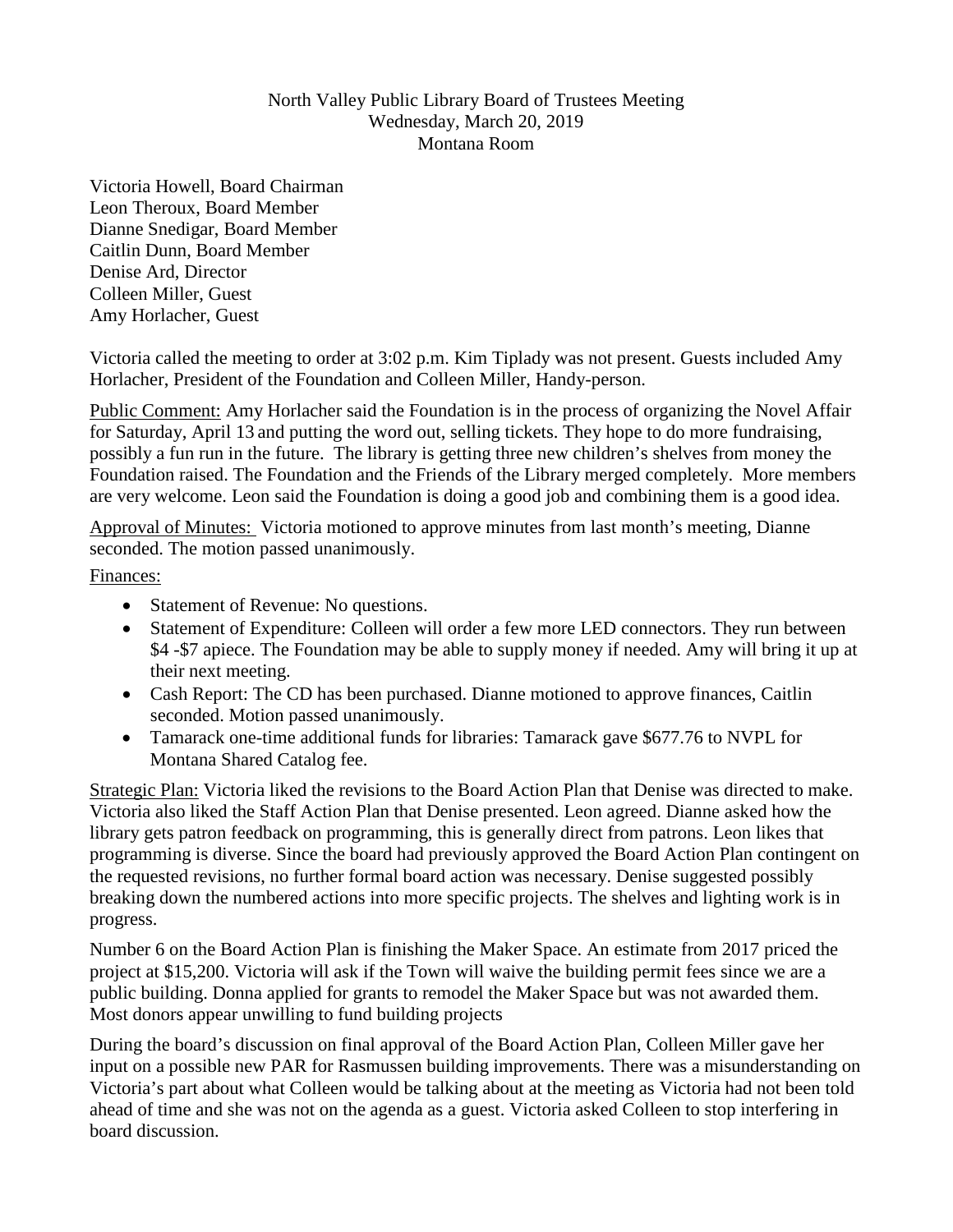Rasmussen Building: Number 5 on the Board Action Plan is deciding how to proceed with the renovation of the Rasmussen Building. A PAR (Preliminary Architectural Report) will be necessary at some point. There is a grant from the DOC that could cover 75% cost (library district would have to provide 25% match). This report will tell the board all that needs done to the building. Gus from the Department of Commerce said there must be a PAR in order to apply for loans or grants and Gus estimated the cost at about \$20,000. He said it was possible to use Beaudette Engineering again which has been bought by DCI Engineering.

Victoria shared more of her notes from Gus from the Department of Commerce: To qualify for most grants the library has to prove that more than 50% of the population are low to moderate income. The Commerce Department could help determine what funding the library could get with government grants. Intercap loans are available through the Department. There are also USDA grants available, if the building upgrade runs into big money.

Dianne said they need to decide how much debt the library wants to carry. Leon is leery about cost and isn't sure the board could get the money and wondered how the library could pay it back. He also worries about the pre-fees. He suggested no PAR until there is a commitment to the project (the first step). The library still owes \$42,000 on a current intercap, low interest loan. Dianne said they could possibly wrap the two loans together. She also suggested there might be long term loans at a lower interest rate.

Leon asked if Gus from DOC could talk to the rest of the board. Leon wants more direct information. Dianne suggested writing up questions to ask him and arranging a conference call. Victoria will send her notes to the board and they can send questions back, Victoria will compile the questions. Caitlin and Dianne agree.

Caitlin wants an overview of the whole process, step by step, from the DOC. Victoria can send Gus the old Beaudette Engineering report as well. The scope of the process will have to increase. The start date for action will be today and the goal for completion will be indefinite but not to exceed the next strategic plan.

Caribou Electric has been laying strips for the LED lights.

Dianne motioned for the funding from the Foundation to go to completing the Maker Space since it is a smaller project, Caitlin seconded. The motion passed unanimously. Leon's concerned about prioritizing if the board wants to keep the library a safe environment. He believes the Rasmussen should be a highest priority.

Shelves from the Bitterroot Library: The board likes the alternative shelves and will accept them.

New Business: Pam listened to Leon and the board on how they want the minutes taken. Victoria, Dianne and Caitlin like the minutes concise. Leon wants his input recorded. Pam agreed to do this.

Victoria suggested that the Building be under Old Business on every agenda until the project is done.

Denise worries the needs of building improvements will affect library operations or patron services. She also suggested board members go through the building with a knowledgeable contractor/inspector to see what needs to be done. Victoria said the board needs a professional to assess everything that is structurally wrong with the building. She will contact Stevensville's building inspector to do a walk through the back and basement of the Rasmussen building to determine what to do about the rim joist issue (moisture and rot).